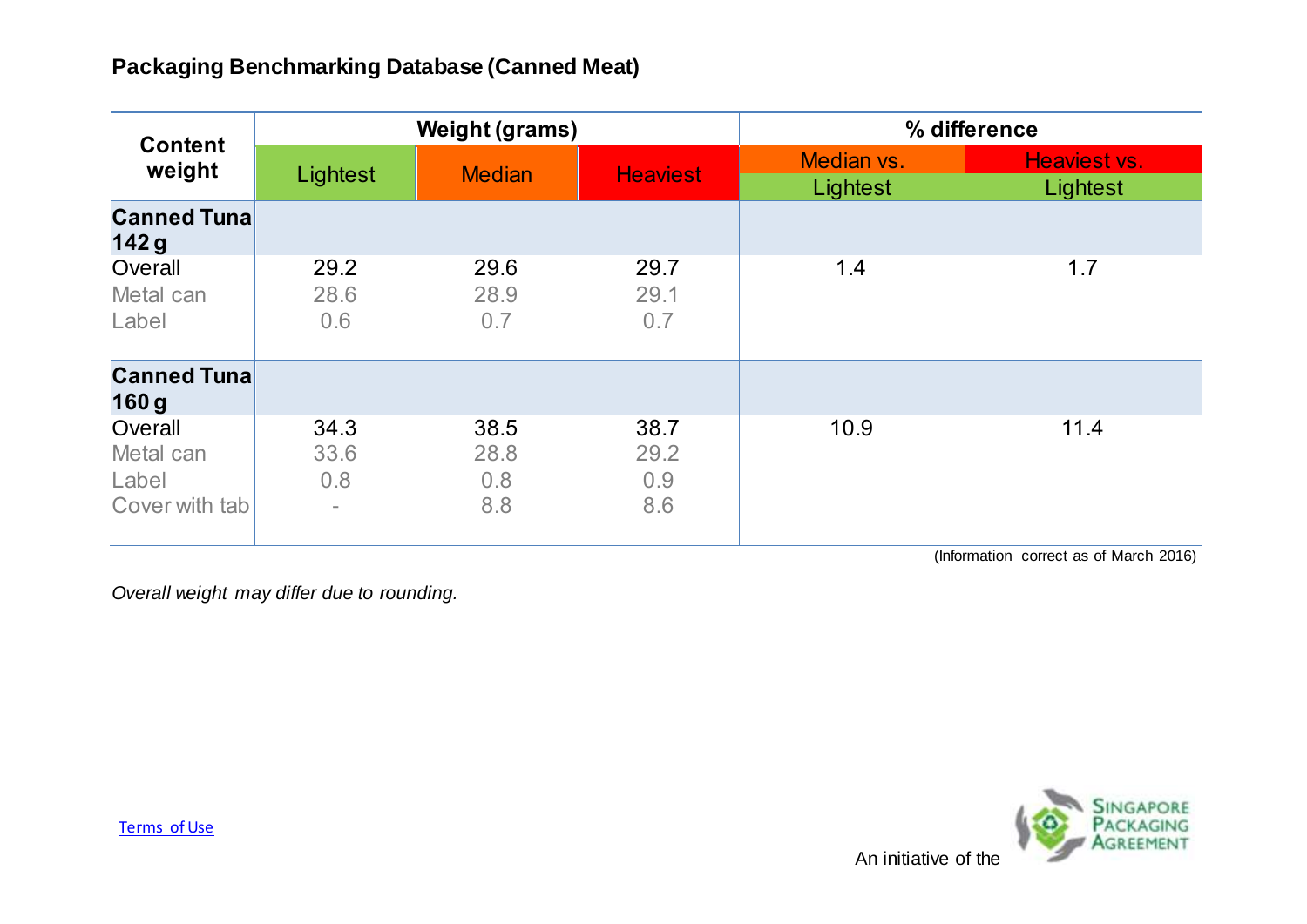| <b>Content</b><br>weight                        | <b>Weight (grams)</b>                           |                                                 |                            | % difference           |                          |
|-------------------------------------------------|-------------------------------------------------|-------------------------------------------------|----------------------------|------------------------|--------------------------|
|                                                 | Lightest                                        | <b>Median</b>                                   | <b>Heaviest</b>            | Median vs.<br>Lightest | Heaviest vs.<br>Lightest |
| <b>Canned Tuna</b><br>185g                      |                                                 |                                                 |                            |                        |                          |
| Overall<br>Metal can<br>Label<br>Cover with tab | 37.7<br>28.2<br>0.9<br>8.7                      | 39.1<br>29.5<br>1.0<br>8.6                      | 40.1<br>29.3<br>2.2<br>8.6 | 3.6                    | 6.0                      |
| <b>Canned</b><br><b>Sardines</b><br>155g        |                                                 |                                                 |                            |                        |                          |
| Overall<br>Metal can<br>Label<br>Cover with tab | 29.2<br>27.7<br>1.5<br>$\overline{\phantom{0}}$ | 33.9<br>30.3<br>$\overline{\phantom{a}}$<br>3.7 | 36.4<br>31.3<br>2.1<br>3.0 | 13.9                   | 19.8                     |

(Information correct as of March 2016)

*Overall weight may differ due to rounding.*



[Terms of Use](http://www.nea.gov.sg/terms-of-use/)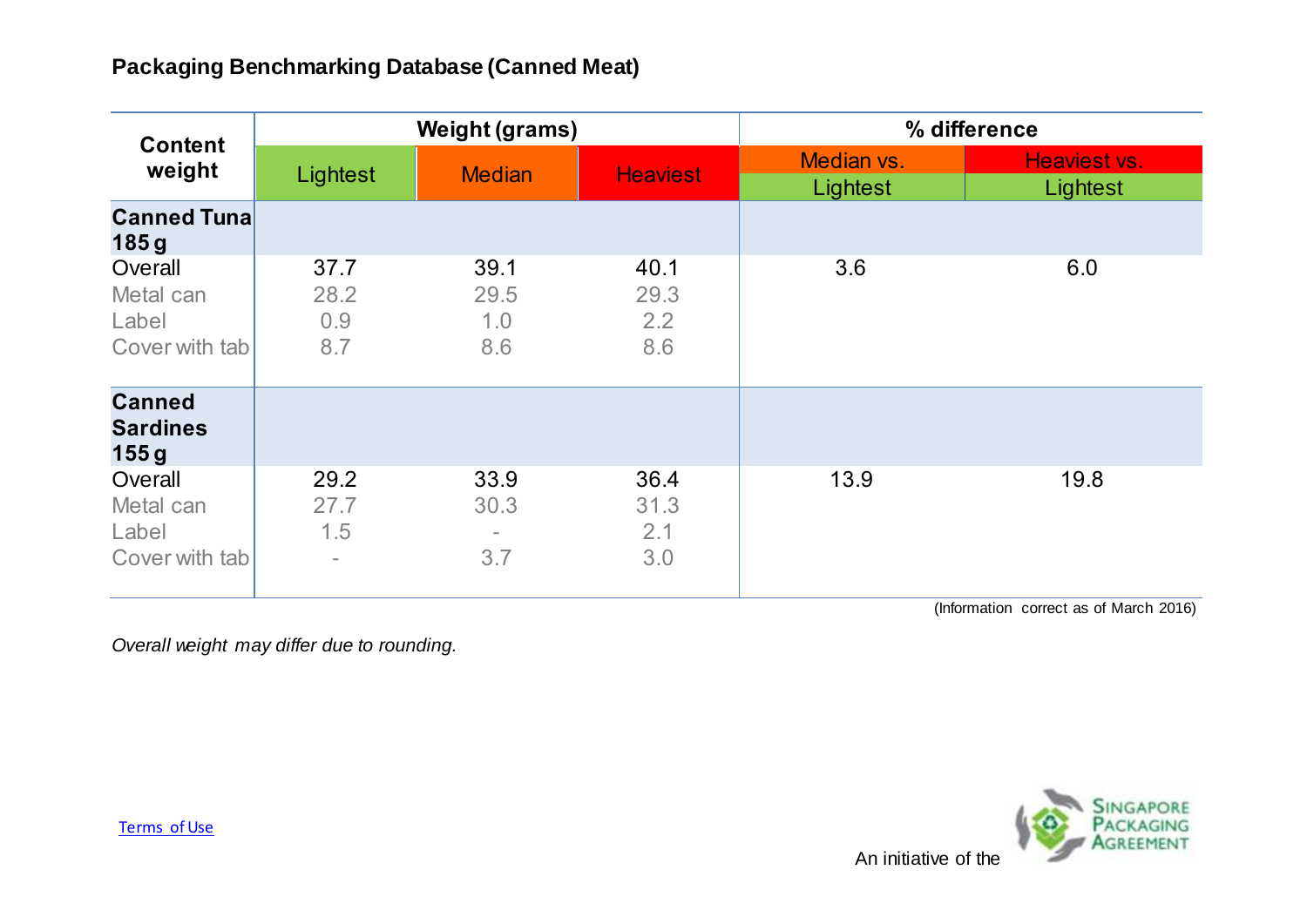| <b>Content</b><br>weight                        | <b>Weight (grams)</b>                           |                            |                                                 | % difference           |                          |
|-------------------------------------------------|-------------------------------------------------|----------------------------|-------------------------------------------------|------------------------|--------------------------|
|                                                 | Lightest                                        | <b>Median</b>              | <b>Heaviest</b>                                 | Median vs.<br>Lightest | Heaviest vs.<br>Lightest |
| <b>Canned</b><br><b>Sardines</b><br>425g        |                                                 |                            |                                                 |                        |                          |
| Overall<br>Metal can<br>Label<br>Cover with tab | 53.7<br>51.2<br>2.5<br>$\overline{\phantom{a}}$ | 63.3<br>54.4<br>2.5<br>6.5 | 87.4<br>85.4<br>1.9<br>$\overline{\phantom{a}}$ | 15.2                   | 38.6                     |
| <b>Canned</b><br>Luncheon<br>Meat $340g$        |                                                 |                            |                                                 |                        |                          |
| Overall<br>Metal can<br>Label<br>Cover with tab | 24.8<br>20.5<br>0.7<br>3.5                      | 25.3<br>20.9<br>0.9<br>3.5 | 70.9<br>62.0<br>8.9                             | 2.0                    | 65.0                     |

(Information correct as of March 2016)

*Overall weight may differ due to rounding.*